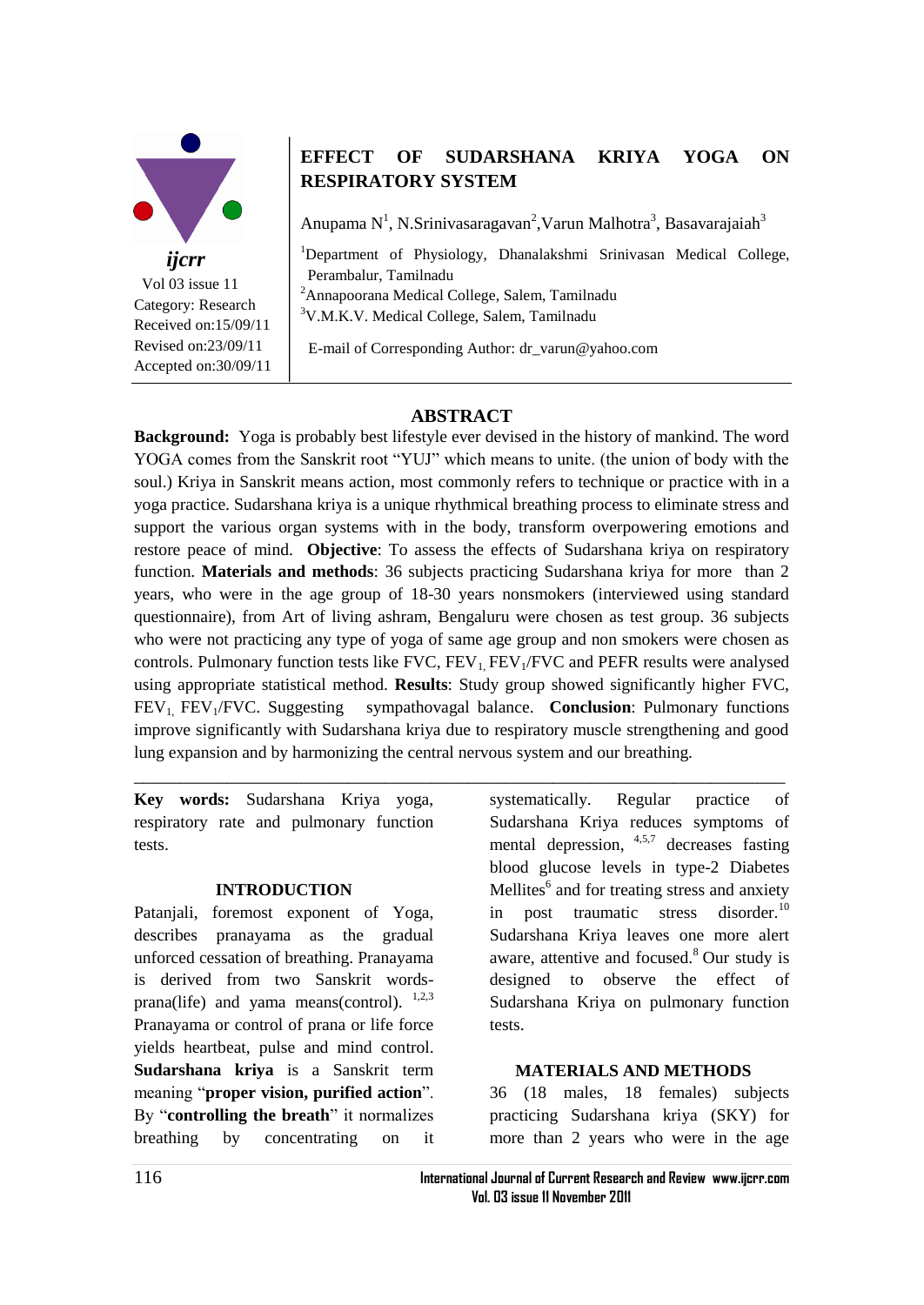group of 18-30 years, from art of living ashram, Bengaluru were chosen as test group. 36 subjects who were not practicing any type of yoga (nonSKY) of same age group were chosen as controls. The subjects had no history of allergic disorders, respiratory disorders, no history of systemic disease and no history of smoking.

The breathing techniques that are part of Sudarshana Kriya are

- a) Three-Stage Pranayama with Ujjayi or "Victory Breath",
- b) Three sets of Bhastrika or "Bellow's Breath", and
- c) Sudarshana kriya or the "Healing Breath Technique" and they were practiced in that order. The breathing practices are done in a vajrasan posture, on the carpet spread over the floor. Eyes are kept closed throughout the sessions.

Normal breathing is at the rate of 14 to 16 breaths per minute. Ujjayi is a slow and deep breathing technique at 2 to 4 breaths per minute.

Three-Stage Pranayama with Ujjayi breath is an advanced form using a specific ratio of inhalation and exhalation, and breathholds. Participants practice this component where specific arm positions are held for approximately *ten minutes* in total. It involves taking a breath for a period of 4– 10 seconds, holding the inhaled breath for a further 4–10 seconds, exhaling over a period of 6–12 seconds, and holding one's breath in the exhaled

The second breathing component of Sudarshana kriya is Bhastrika. Here the

breathing is vigorous and faster, about twenty to thirty respiratory cycles per minute. Three approximately one-minute rounds of Bhastrika are followed by a few minutes of normal breathing. Arm movements are used to increase the force and depth of inhalation and exhalation. Practice of this component lasts for approximately *five minutes*.

The central component of Sudarshana kriya which is an advanced cyclical breathing exercise of slow, medium, and fast rates in succession. Slow breaths are about 20 respiratory cycles per minute, medium breaths are about 40–50 respiratory cycles per minute, and the fast breathing is about 60–80 cycles per minute. The participant rotates through these breathing patterns during Sudarshana kriya. Daily home practice of Sudarshana kriya takes approximately *10 minutes.* During the instruction phase, several longer group sessions of Sudarshana kriya, lasting approximately *thirty minutes,* are practiced. Pulmonary Function Tests like FVC, FEV1, FEV1/FVC and PEFR were measured using Medspiror. The results were analyzed using Z-test to test the statistical significance of difference in the two groups (Table 2)

# **RESULTS**

Pulmonary Function Test values are significantly higher in SKY group indicating better control of breathing, stronger respiratory muscles and overall lower resistance to passage of air during expiration. (Table.1 and Table.2)

|               | Group   | <b>Mean</b> | <b>STD</b><br>Dev | P value | <b>Significance</b> |
|---------------|---------|-------------|-------------------|---------|---------------------|
|               | SKY     |             |                   |         |                     |
| <b>RR</b>     |         |             |                   | 0.001   |                     |
| (breaths/min) | Non SKY |             |                   |         |                     |

**Table.1 and Figure compares RR in SKY and Non SKY groups.**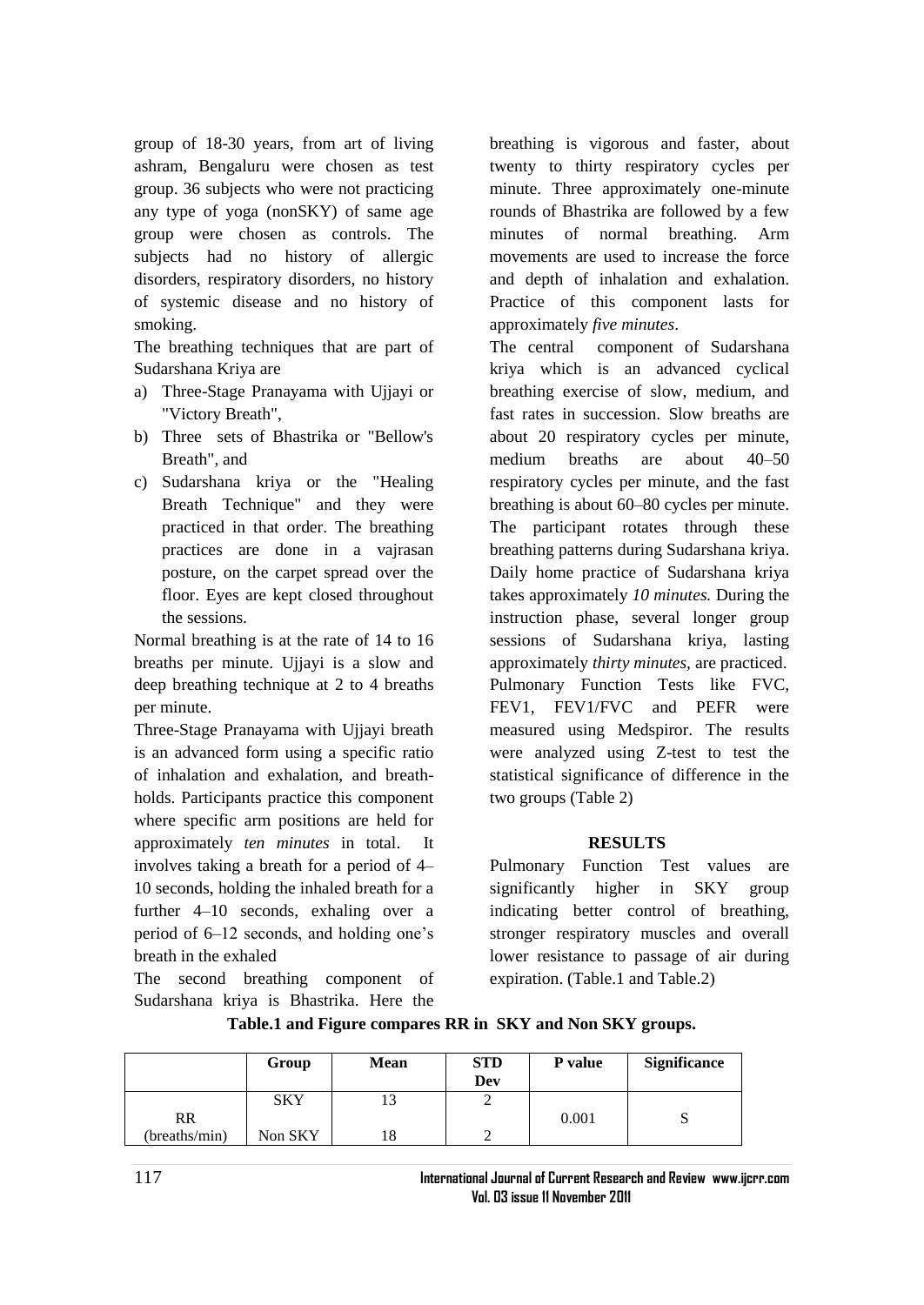**RR recordings showed significant difference between SKY and Non SKY groups**.



**Table 2 and Figure compares PFT in SKY and nonSKY groups.**

|                       |                   |             |                       |           | P value | Significance |
|-----------------------|-------------------|-------------|-----------------------|-----------|---------|--------------|
|                       | <b>GRP</b>        | <b>Mean</b> | <b>Std. Deviation</b> | 't' value |         |              |
| <b>FVC</b>            | S K practitioners |             |                       |           | .0001   | S            |
| L                     |                   |             |                       | 3.752     |         |              |
|                       |                   | 90.87       | 18.37                 |           |         |              |
|                       | S<br>K<br>Non     |             |                       |           |         |              |
|                       | practitioners     | 77.08       | 12.52                 |           |         |              |
| FEV <sub>1</sub>      | S K practitioners |             |                       |           | .001    | S            |
| L in first sec        |                   | 97.16       | 18.62                 | 3.364     |         |              |
|                       | S<br>K<br>Non     |             |                       |           |         |              |
|                       | practitioners     | 84.31       | 13.73                 |           |         |              |
| FEV <sub>1</sub> /FVC | S K practitioners |             |                       |           | .001    | S            |
| $\%$                  |                   |             |                       | 3.410     |         |              |
|                       |                   | 107.94      | 8.59                  |           |         |              |
|                       | S<br>K<br>Non     |             |                       |           |         |              |
|                       | practitioners     | 101.70      | 7.05                  |           |         |              |
| <b>PEFR</b>           | S K practitioners |             |                       |           | .0001   | S            |
| L/min                 |                   |             |                       | 5.728     |         |              |
|                       |                   | 101.50      | 17.77                 |           |         |              |
|                       | K<br>S<br>Non     |             |                       |           |         |              |
|                       | practitioners     | 79.17       | 15.75                 |           |         |              |



118 **International Journal of Current Research and Review www.ijcrr.com Vol. 03 issue 11 November 2011**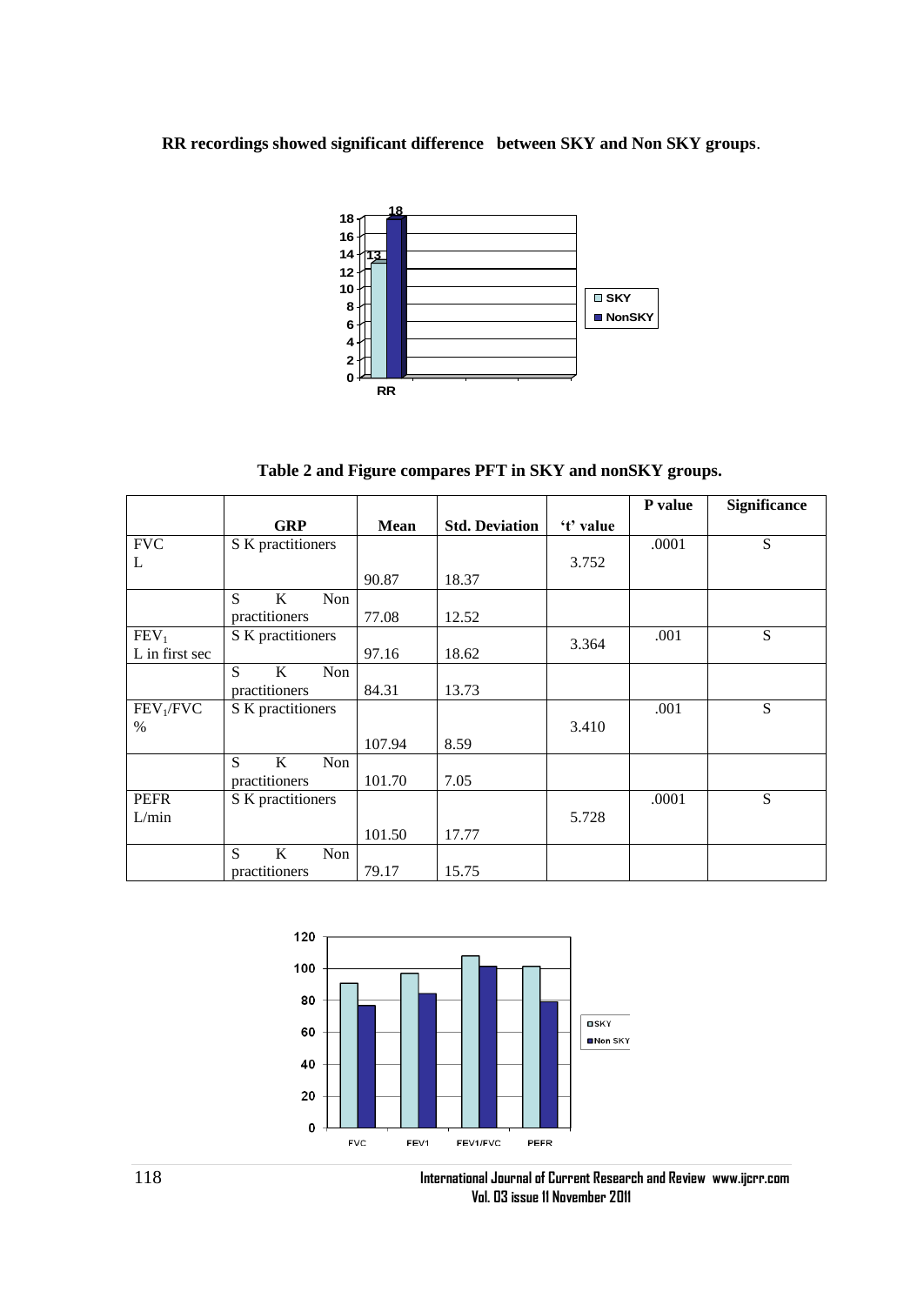# **DISCUSSION**

Sudarshana kriya appears to be specialized pranayamic breathing capable of inducing series of beneficial changes besides causing improvement in respiratory functions. Various respiratory parameters improve after Sudarshana Kriya. A significant increase in FVC,  $FEV<sub>1</sub>$ ,  $FEV<sub>1</sub>/FVC$ ,  $PEFR$ , increase in the vital capacity, tidal volume increase in expiratory and inspiratory pressures, breath holding time and decrease in the respiratory rate. Bhastrika strengthens the diaphragm (due to deep inspiration), expiratory muscles of abdomen transverse abdominus external oblique (due to forceful expiration). Probable explanation for this could be, regular inspiration and expiration of long medium and short durations during Sudarshana Kriya leads to strengthening of respiratory muscles. This helps the lungs to inflate and deflate maximally. This maximum inflation and deflation is an important physiological stimulus for the release of surfactant and prostaglandins increasing the alveolar spaces, thereby increasing lung compliance and decreasing bronchial smooth muscle tone activity.<sup>11</sup> A decrease in breathing frequency have shown increase synchronization of brain waves eliciting delta wave activity indicating parasympathetic dominance. Although these mechanisms provide some clues to pranayama's mechanism, the neural mechanism that causes this bodywide autonomic shift is not reported. It has been proposed that certain voluntary breathing exercises can modulate the parasympathetic and sympathetic nervous system bringing their levels of activation into a normal range.<sup>5</sup> Techniques involving focusing on a single thought resulted in regularity of respiration while in the thoughtless state there was reduction in the rate and regularity of respiration.

Sudarshana kriya by long term manipulation of breathing by practicing slow deep breathing likely results in over stretching of pulmonary stretch receptors, increase the lung volumes and capacities. Long term practice results in manipulation of vagal tone, thereby reducing rate of respiration at rest. Voluntary, slow, deep breathing functionally resets the autonomic nervous system through stretch-induced inhibitory signals and hyperpolarization currents propagated through both neural and non-neural tissue which synchronizes neural elements in the heart, lungs, limbic system, and cortex. $9$  Inhibitory current regulates excitability of nervous tissues and is known to elicit synchronization of neural elements which typically is indicative of a state of relaxation. Synchronization within the hypothalamus and the brain stem is likely responsible for inducing the parasympathetic response during breathing exercises.<sup>5</sup> Sudarshana Kriya is understood to use specific rhythms of breath to eliminate stress and support the various organ systems with in the body, transform overpowering emotions and restore peace of mind.  $10$ 

# **REFERENCES**

- 1. Sivananda. The Sivananda Yoga Centre. (1983). *The book of Yoga*. London: Ebury Press. pp14-15.
- 2. Yogananda, P. (1946). Autobiography of a yogi. Los Angeles: Self-Realization Fellowship. pp 1920-1921.
- 3. Yogananda, P. Undreamed of possibilities. The teachings of Sri Sri Paramahansa Yogananda. pp 5-6.
- 4. Janakiramaiah N, Gangadhar BN, Naga Venkatesha Murthy PJ; Antidepressant efficacy of Sudarshan Kriya Yoga (SKY) in melancholia: A randomized comparison with electroconvulsive therapy (ECT) and imipramine. Journal